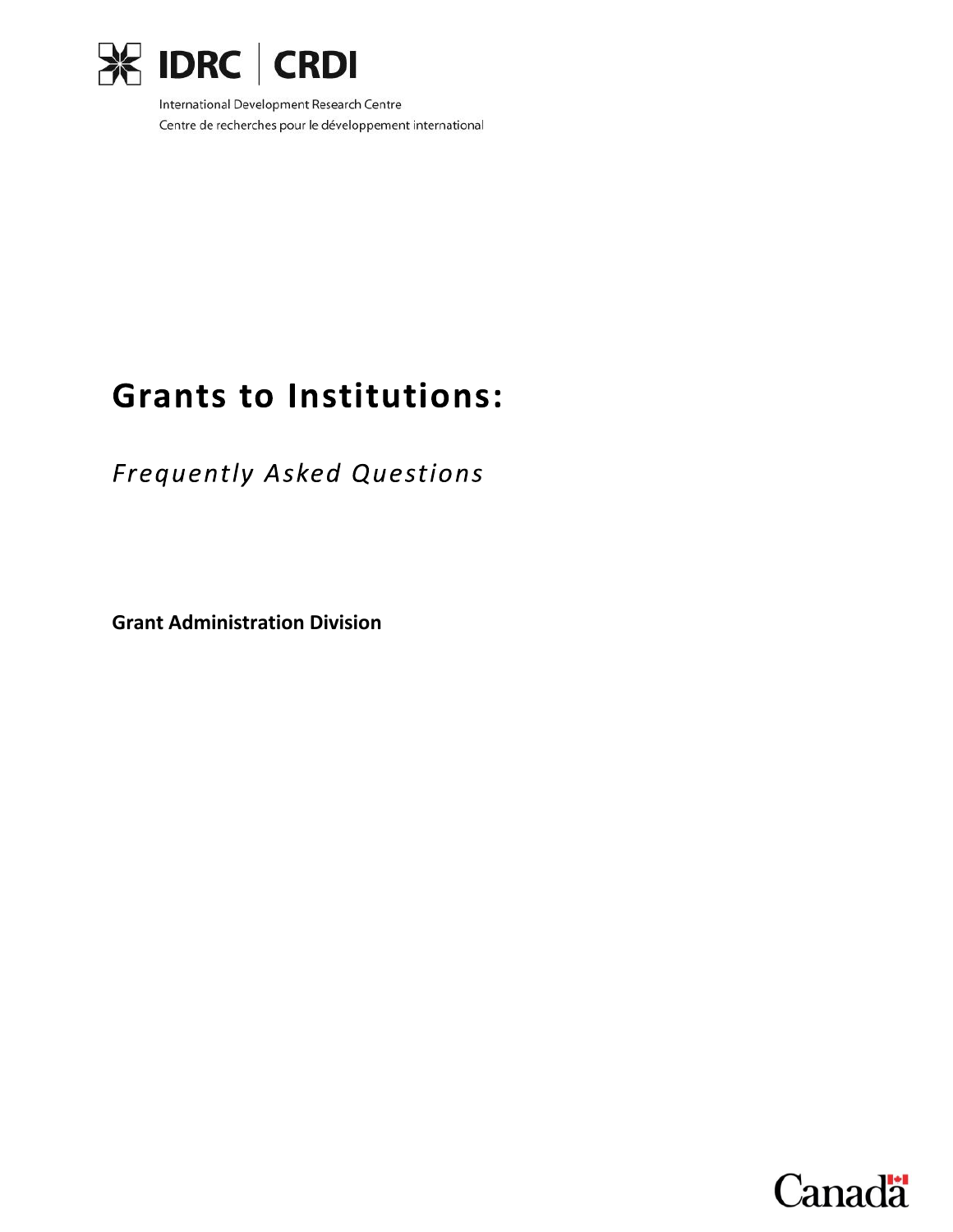

[What happens to project funds that are received but not used?](#page-1-0)  [How does IDRC account for exchange rate fluctuations?](#page-1-1)  [What are CAP funds?](#page-2-0)  [What happens to any funds generated by the project \(such as interest and sales\)?](#page-2-1)  What happens if there is a delay in the project? [What if the project incurs costs before the grant agreement is signed?](#page-2-3)  What if the project incurs costs after the grant agreement expires (i.e., beyond the planned completion [date\)?](#page-2-4)  [How can I revise the budget for my project?](#page-2-5)  [Will IDRC cover costs that exceed the grant amount?](#page-2-6)  [How does IDRC transmit funds?](#page-3-0)  Does my institution need to keep project funds in a separate bank account? [How long does it take for IDRC to analyze my reports and process payments?](#page-3-2) How do I find out about the status of my payment? [Can we change the working currency of the project?](#page-3-4)  [Can grant funds be used to cover the cost of local taxes or import duties?](#page-3-5) [What accounting standards and policies should we use for the project?](#page-4-0)  [Do I have to use the IDRC forms to submit the financial report?](#page-4-1)  [Does IDRC require submission of receipts with financial reports?](#page-4-2)  [How long do we need to keep receipts for?](#page-4-3)  [How can I submit my reports to IDRC?](#page-4-1)

*The best sources of information about the technical and administrative aspects of your project are the responsible officer and administrative contact person identified in your grant agreement. They are most familiar with your project and are best able to deal with your concerns and questions.*

# <span id="page-1-0"></span>**What happens to project funds that are received but not used?**

All unused funds must be returned to IDRC as soon as your project is completed. If you have funds remaining, please ask the administrative contact person for instructions.

# <span id="page-1-1"></span>**How does IDRC account for exchange rate fluctuations?**

IDRC being a Canadian Crown Corporation with its funding appropriated and reported in Canadian Dollar restricts its total commitment to your project to the Canadian dollar amount specified in the budget attached to your grant agreement. The IDRC grant equals the forecast costs of your project based on the exchange rate between the working currency of the project and the Canadian dollar at the time the project was approved. Payments during the life of your project are determined in Canadian dollars and are adjusted to reflect ongoing changes in exchange rates. For this reason, it is important to record and report all expenditures and project payments in the working currency of your project. When the project is closed, the final project payment is adjusted to account for exchange variations, and any relatively minor shortfall is normally absorbed as part of your institution's local contribution to the project. On occasion, exchange variations may result in significant shortfalls with the potential of jeopardizing achievement of project objectives. In those cases, you may request supplementary funding with supporting justification. IDRC staffs are sensitive to these situations and such cases will be seriously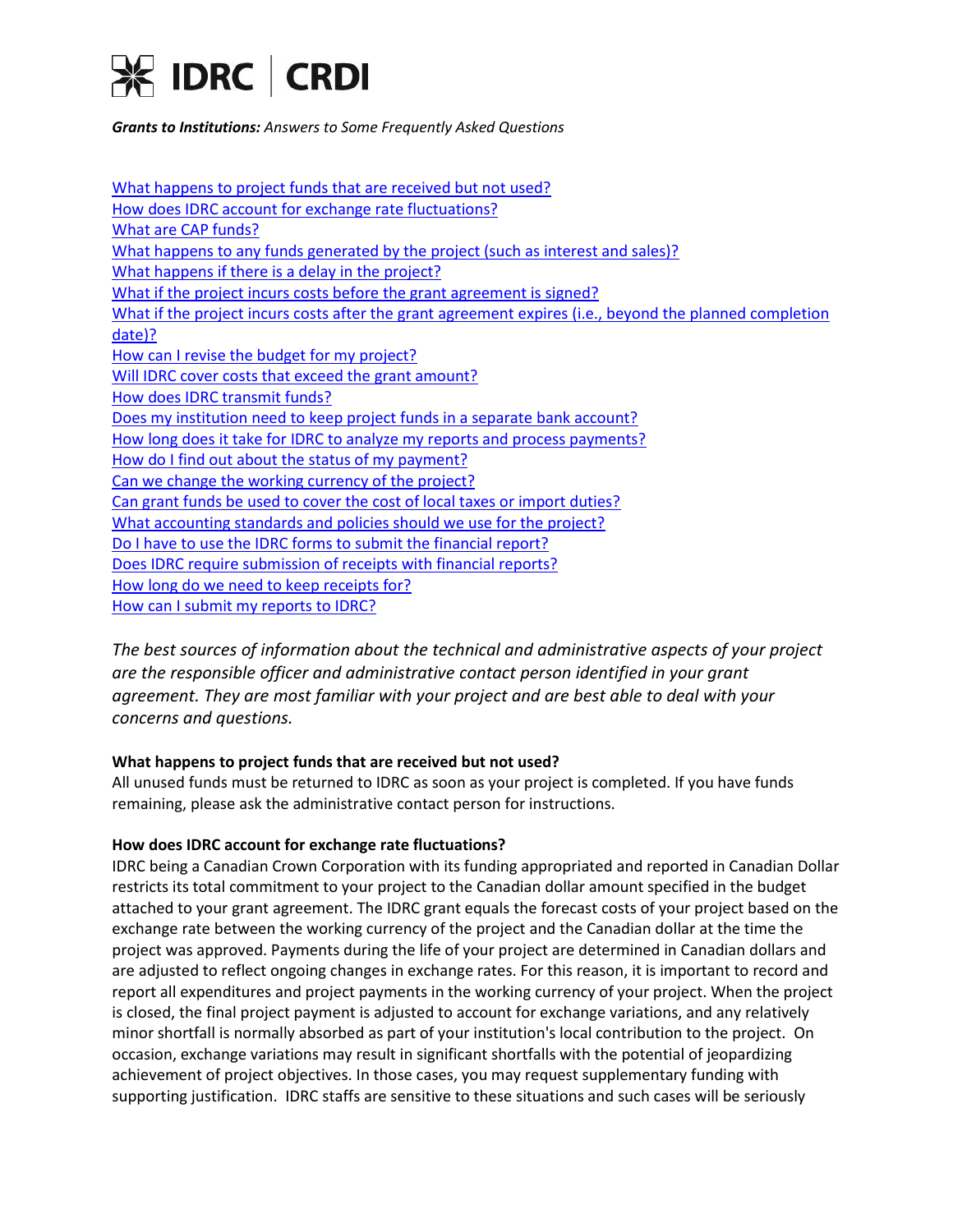

examined and discussed with your institution prior to a decision. Such cases will be easier to justify towards the latter portion of the project when actual costs are known and end-of project shortfalls can be more accurately forecasted.

# <span id="page-2-0"></span>**What are CAP funds?**

The Centre-administered portion (CAP) of your project budget includes funds that are held and spent on your behalf by IDRC. IDRC spends CAP funds only after consulting you about your specific needs. Please allow sufficient time for transactions to take place, especially when either difficult to obtain goods must be procured and shipped, or international travel arranged.

Expenses that are to be included in CAP must be negotiated before the grant is approved, and cannot be switched to the recipient-administered portion (RAP) without IDRC approval.

# <span id="page-2-1"></span>**What happens to any funds generated by the project (such as interest, sales, etc.)?**

Any funds that are generated by the project from such sources as interest paid on bank deposits or the sale of products or publications must be accounted for as project income, reported to IDRC, and included as income in the analysis of the cash portion of your financial report.

# <span id="page-2-2"></span>**What happens if there is a delay in the project?**

IDRC considers that the project starts on the date stipulated in the grant agreement and will move forward according to the project milestones. If there are delays in the project, you must contact IDRC as soon as possible so that a change to the project completion date and other project milestones can be considered.

# <span id="page-2-3"></span>**What if the project incurs costs before the grant agreement is signed?**

IDRC does not provide funds to cover any expenses incurred before the project's commencement date, which is stipulated in the grant agreement.

# <span id="page-2-4"></span>**What if the project incurs costs after the grant agreement expires (i.e., beyond the planned completion date)?**

IDRC does not provide funds to cover any expenses incurred after the planned completion date of the project. If serious delays are encountered, the recipient must discuss the situation with the responsible officer who may decide to proceed with an amendment to the agreement.

#### <span id="page-2-5"></span>**How can I revise the budget for my project?**

IDRC expects all projects to remain within their budget; however, it recognizes that unforeseen circumstances can require changes in plans to ensure that projects meet their objectives. Three types of budget revisions may be considered.

Horizontal transfers (from year to year) are acceptable when the budget needs to be changed to match the timing of activities — as long as these changes do not involve an extension to the duration of your project. All changes must be explained in a note in the financial report.

Vertical transfers (between budget categories) may be required because of inflation, underestimates, or changes in the research. These changes should be discussed with the responsible officer if they exceed 10 % of the original budget category and must be noted in the financial report.

Any addition of new line items to the budget attached to your grant agreement must be approved, in advance, by IDRC.

#### <span id="page-2-6"></span>**Will IDRC cover costs that exceed the grant amount?**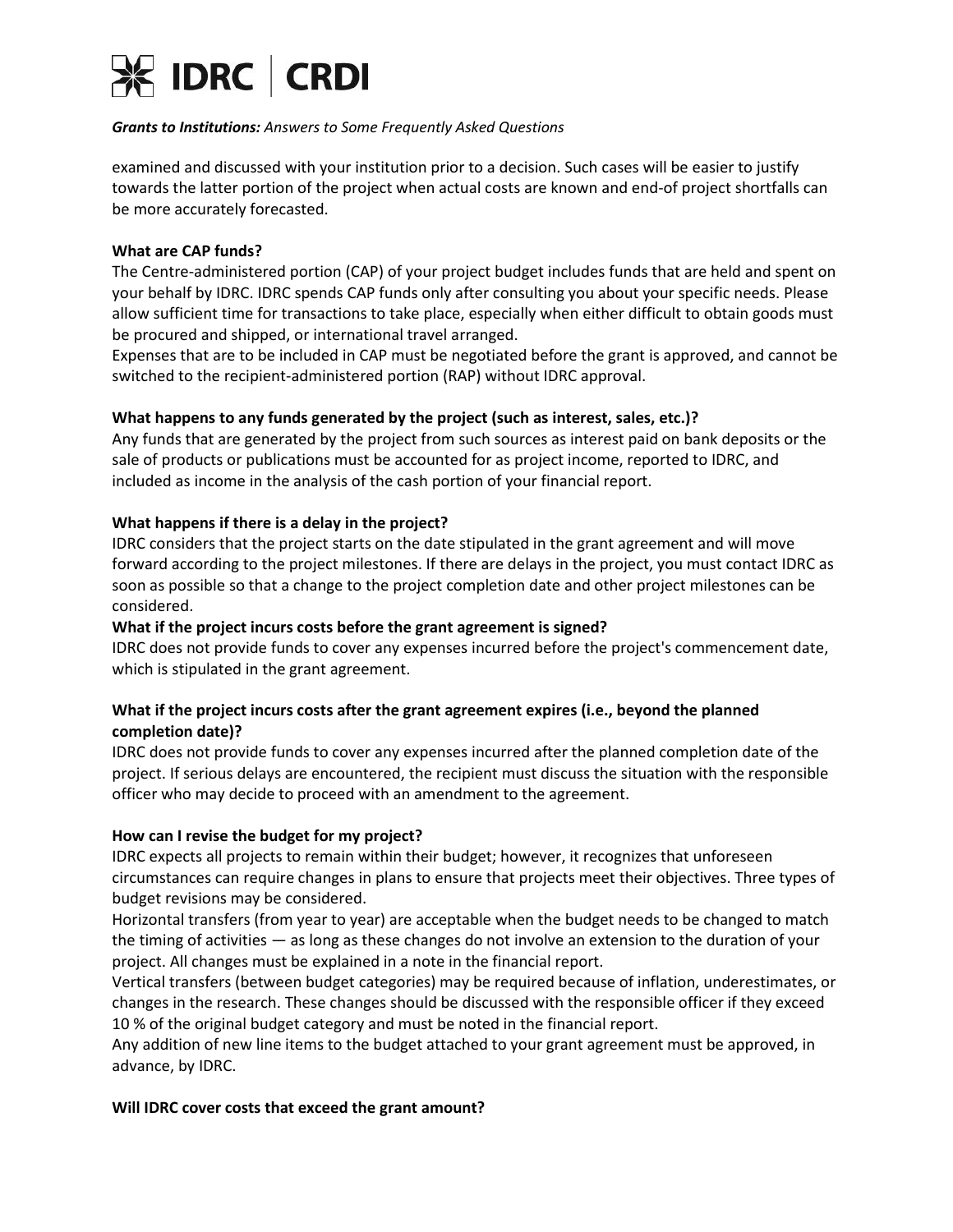

All changes to your budget must be kept within the total amount of the original IDRC grant. If there are cost overruns, discussions between you and the responsible officer should take place to see where savings can be made on other expenses. Only as a last resort will IDRC consider making a supplementary grant to cover such over-expenditures.

# <span id="page-3-0"></span>**How does IDRC transmit funds?**

IDRC sends funds by either electronic transfers (outside Canada) or cheques (inside Canada and in cities where IDRC has regional offices). To avoid delays in the receipt of project funds it is important that recipients discuss this issue with their bankers and make sure the necessary details are recorded on the banking information form that is included as part of the grant agreement. The bank identifier code (BIC) is essential to allow electronic fund transfers. Any changes to your institution's banking information must immediately be brought to the attention of the administrative contact person. A banking information form must be completed for each new project.

## <span id="page-3-1"></span>**Does my institution need to keep project funds in a separate bank account?**

Institutions that open separate accounts for each project should continue to do so. If your institution does not normally open separate accounts for each project, you need not do so unless this is specifically requested by IDRC. If a separate account is deemed necessary by IDRC, this requirement will be stipulated in your grant agreement. Please address further questions about the need for separate bank accounts to the administrative contact person.

## <span id="page-3-2"></span>**How long does it take for IDRC to analyze my reports and process payments?**

IDRC will advise you in writing if there are any errors, omissions, or clarifications required in your submissions. Payments are held until you provide the additional information and the reports are deemed acceptable. Normally, 30 days are required to process payments after receipt of acceptable reports.

# <span id="page-3-3"></span>**How do I find out about the status of my payment?**

The project leader is advised each time a payment is made to the project. If you have not heard from IDRC within 30 days, please ask the administrative contact person to trace your payment.

#### <span id="page-3-4"></span>**Can we change the working currency of the project?**

Normally, no. However, in very exceptional circumstances, a change in the working currency of the project may be considered if, for example, the currency of the project ceases to be legal tender or the country is facing hyperinflation coupled with significant economic uncertainty. Any request for a change in the currency of the project must be thoroughly discussed with IDRC, and no recipient can proceed with such a change without prior written consent from IDRC.

#### <span id="page-3-5"></span>**Can grant funds be used to cover the cost of local taxes or import duties?**

No, these costs must be absorbed by the recipient. In many countries, IDRC has negotiated duty and tax exemptions on all imported goods paid for with IDRC funds. Please check with the administrative contact person to determine if such an agreement is in place in your country. IDRC will issue a certificate of donation to facilitate customs clearance.

In Canada, recipients can use grant funds to pay the net goods and services tax (GST) on their purchases (i.e., the portion still payable after applying the research institution rebate from the [Canada Revenue](http://www.cra-arc.gc.ca/)  [Agency\)](http://www.cra-arc.gc.ca/).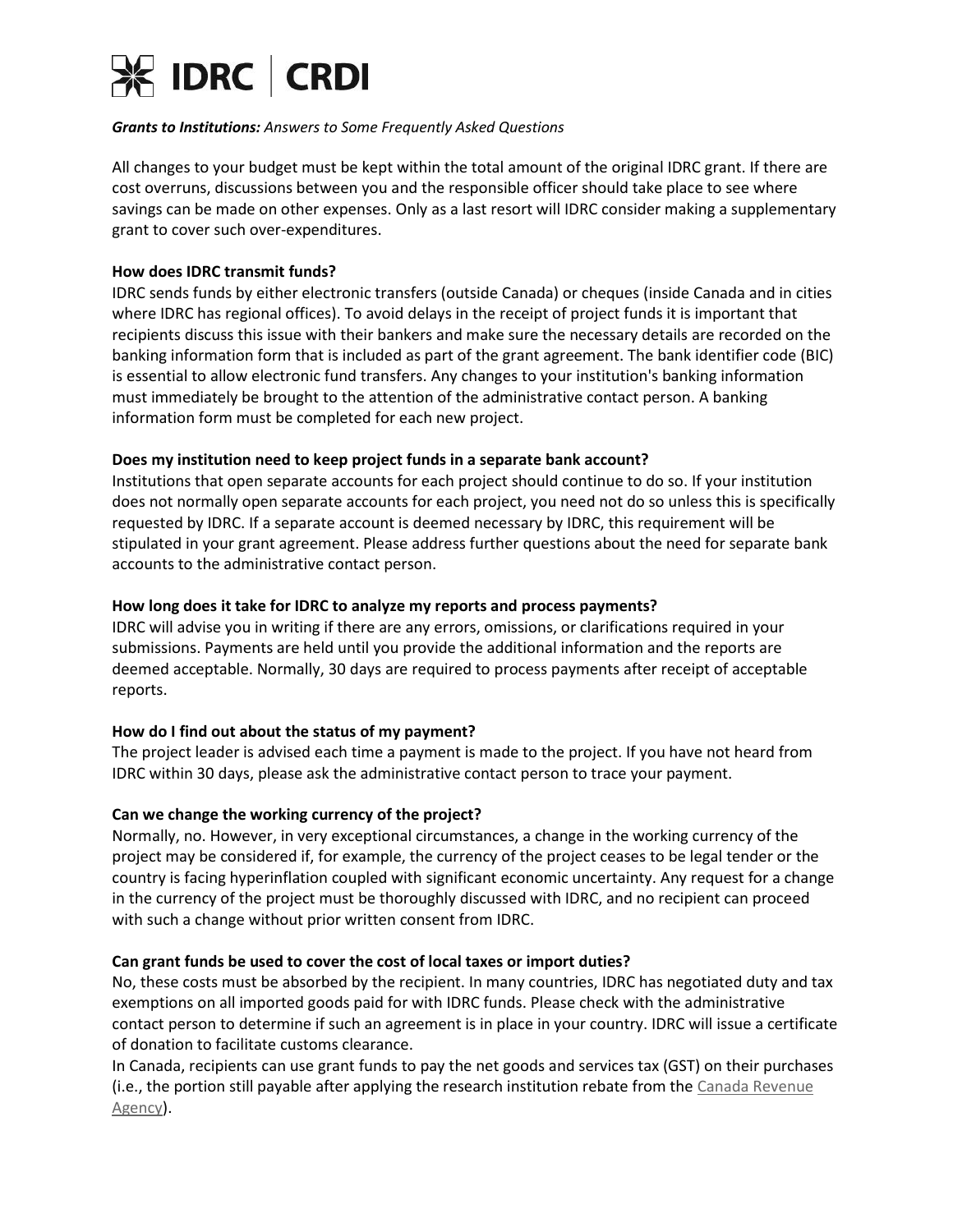

## <span id="page-4-0"></span>**What accounting standards and policies should we use for the project?**

The generally accepted accounting principles that are applicable in your jurisdiction must be used by your institution to administer the grant. Interim financial reports may be prepared using accrual accounting principles. If you prepare interim financial reports on a cash accounting basis, please ensure that deferred disbursements are included in the forecast for the next reporting period. Please note that all final financial reports must include only actual disbursements made by the institution. All reports must be reconciled against your institution's accounting ledgers. IDRC reserves the right to audit these books at any time.

# **Do I have to use the IDRC forms to submit the financial report?**

IDRC prefers that you use the forms in [Appendix 4](http://web.idrc.ca/en/ev-57117-201-1-DO_TOPIC.html) to ensure completeness, ease of processing, and timely processing of your payments. Further instructions on the use of these forms are available from the administrative contact person.

You cannot use the forms to report global contributions, such as when the IDRC grant goes into a pool of funding to support a project in parallel with other donors. In such cases, the IDRC portion may be indistinguishable from the rest of the budget and include non-standard budget categories. Such an arrangement would be stipulated in [Attachment C](http://web.idrc.ca/uploads/user-S/10446363920MGC-Att-A_e.pdf) of your grant agreement. For this type of project, you could report globally (i.e., a single report to all the donors) using the budget line items and categories presented in your grant agreement with IDRC. If the IDRC contribution is expressed as a percentage of the total, exactly the same information included in forms FR1, FR2, FR3, FR4, and FR5 will be required by IDRC.

# <span id="page-4-2"></span>**Does IDRC require submission of receipts with financial reports?**

No. However original receipts should be available to support entries in your accounting ledgers. Should IDRC want to view these receipts, it may do so by sending someone to your institution or by asking you to send original receipts to one of its offices. If your institution must retain original receipts to satisfy local rules and regulations, IDRC will accept certified copies of the receipts.

IDRC recognizes that, for certain expenses in the field, it is sometimes difficult to get receipts, and will accept expenses up to 50 CAD without receipts as long as the total of these expenses only amounts to a small percentage of the overall budget.

#### <span id="page-4-3"></span>**How long do we need to keep receipts for?**

Recipient institutions should retain receipts for at least two years after submission of the final financial report to IDRC, or after completion of the project, whichever is later.

#### <span id="page-4-1"></span>**How can I submit my reports to IDRC?**

No matter how financial reports are submitted to IDRC, they must be signed by both the project leader and an authorized financial officer of the recipient institution. If the required signatures are missing, the financial reports will not be accepted by IDRC. Three methods can be used for submission of financial reports:

Original, signed financial reports can be sent by mail or courier.

Financial reports can be submitted by facsimile so long as the signatures are clearly visible.

Financial reports can be sent as attachments to emails. Attachments that are scanned and show both signatures are acceptable. If electronic (word processing or spreadsheet) files are submitted, they must